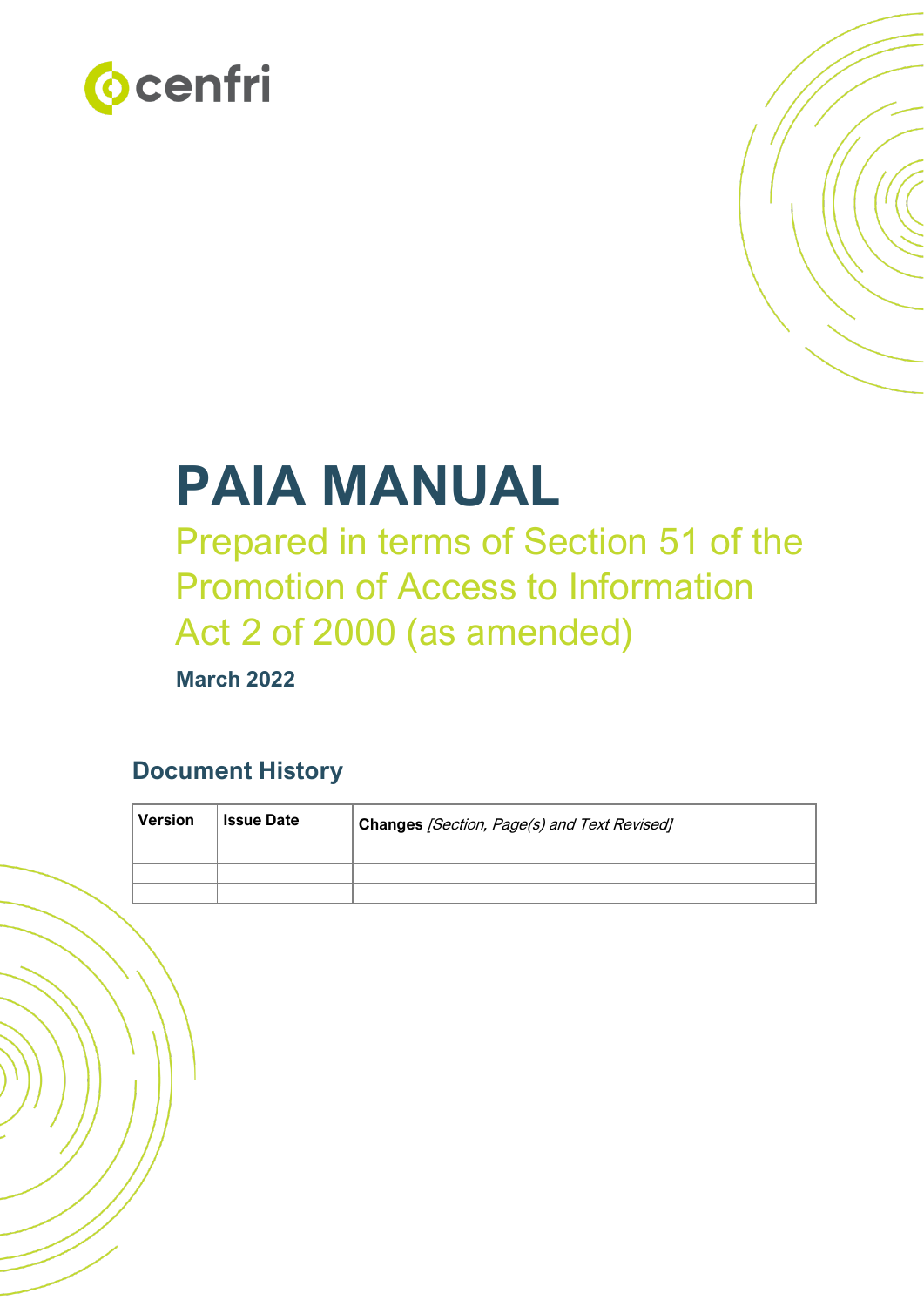

# Table of contents

| 2.  |                                                                                 |  |
|-----|---------------------------------------------------------------------------------|--|
| 3.  |                                                                                 |  |
| 4.  |                                                                                 |  |
| 5.  | Key Contact Details for Access to Information for Cenfri (Centre for Financial  |  |
| 6.  | Guide on How to use PAIA and how to Obtain Access to the Guide3                 |  |
| 7.  | Categories of Records of Cenfri which are Available without a Person having to  |  |
| 8.  | List of the Records Which Cenfri Hold that are Available in Accordance with Any |  |
| 9.  |                                                                                 |  |
| 10. |                                                                                 |  |
| 11. |                                                                                 |  |
| 12. |                                                                                 |  |
| 13. |                                                                                 |  |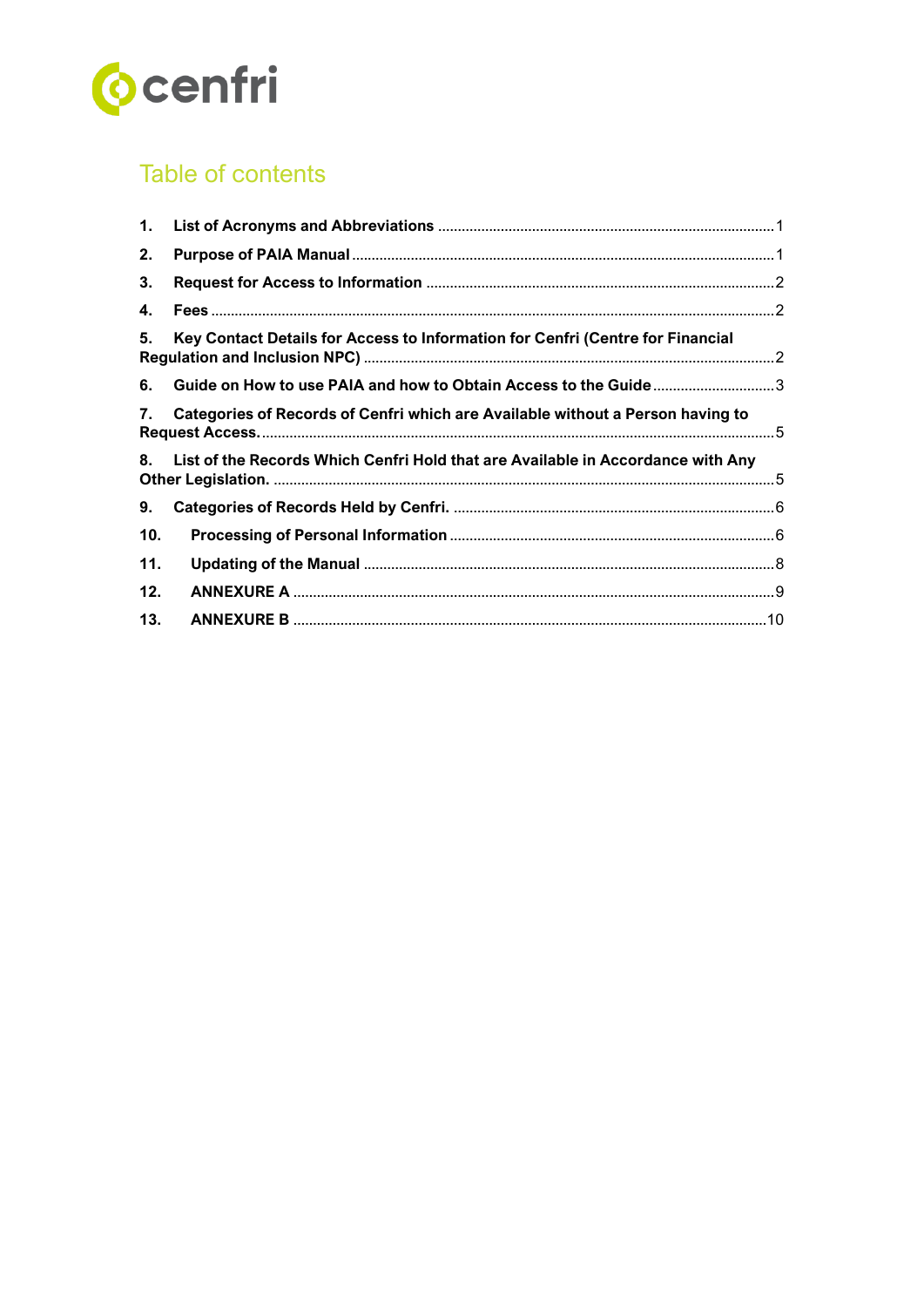

# <span id="page-2-0"></span>**1. List of Acronyms and Abbreviations**

- "CIO" Chief Information Officer  $1.1.$
- 1.2. "DIO" Deputy Information Officer
- 1.3. "Minister" Minister of Justice and Correctional Services;
- "PAIA" Promotion of Access to Information Act No. 2 of 2000 (as Amended;  $1.4.$
- $1.5.$ "POPIA" Protection of Personal Information Act No.4 of 2013;
- 1.6. "Regulator" Information Regulator; and
- <span id="page-2-1"></span>1.7. "Republic" Republic of South Africa

## **2. Purpose of PAIA Manual**

- 2.1. This PAIA Manual is for the public to-
	- 2.1.1. check the categories of records held by Cenfri which are available without a person having to submit a formal PAIA request;
	- 2.1.2. have a sufficient understanding of how to make a request for access to a record of Cenfri, by providing a description of the subjects on which the Cenfri holds records and the categories of records held on each subject;
	- 2.1.3. know the description of the records of Cenfri which are available in accordance with any other legislation;
	- 2.1.4. access all the relevant contact details of the Information Officer and Deputy Information Officer who will assist the public with the records they intend to access;
	- 2.1.5. know the description of the guide on how to use PAIA, as updated by the Regulator and how to obtain access to it;
	- 2.1.6. know if Cenfri will process personal information, the purpose of processing of personal information and the description of the categories of data subjects and of the information or categories of information relating thereto;
	- 2.1.7. know the description of the categories of data subjects and of the information or categories of information relating to these;
	- 2.1.8. know the recipients or categories of recipients to whom the personal information may be supplied;
	- 2.1.9. know if Cenfri has planned to transfer or process personal information outside the Republic of South Africa and the recipients or categories of recipients to whom the personal information may be supplied; and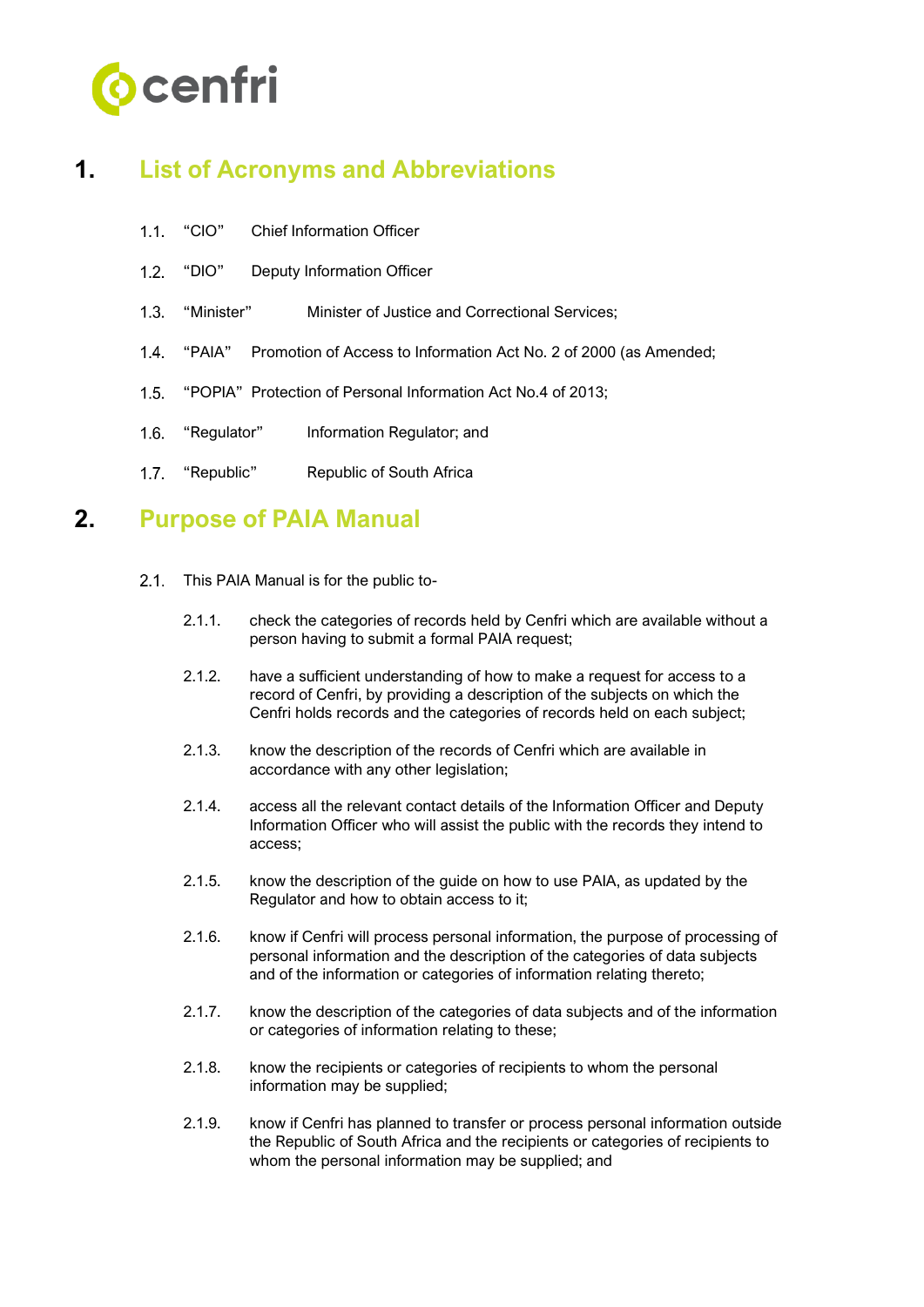

2.1.10. know whether Cenfri has appropriate security measures to ensure the confidentiality, integrity and availability of the personal information which is to be processed.

# <span id="page-3-0"></span>**3. Request for Access to Information**

- 3.1. In the event that a person or entity requires access to information as contemplated in the Act, the requester must contact the Deputy Information Officer.
- A person who wants access to the records held by Cenfri must complete the necessary required form, as set out in Annexure B. The completed form must then be sent to the email of address of the deputy Information Officer as set out in clause 5 of this Manual.
- $3.3.$ The requester must indicate which form of access is required (inspection of copy, paper copy, electronic copy, transcript, etc.) and identify the right that is sought to be exercised or protected, providing an explanation for why the requested record is required for the exercise or protection of that right. Proof of the capacity in which the requested is requesting the information must be provided.
- 3.4. You will be notified in writing whether your request has been approved or denied within 10 working days. If you wish to be informed in another manner, please specify the manner and proved the necessary particulars to enable compliance with your request.

#### <span id="page-3-1"></span>**4. Fees**

- A request for access to a record, other than a record containing personal information about yourself, will be processed only after a request fee has been paid.
- $4.2.$ The fee payable for access to a record depends on the form in which access is required and the reasonable time required to search for and prepare a record. The schedule of fees is set out in Annexure A.

# <span id="page-3-2"></span>**5. Key contact details for Access to Information for Cenfri (Centre for Financial Regulation and Inclusion NPC)**

#### **Chief Information Officer**

| Name:       | Stephanie van der Westhuizen |
|-------------|------------------------------|
| Tel:        | +21 9139510                  |
| Email:      | Steph@cenfri.org             |
| Fax number: | +21 9139644                  |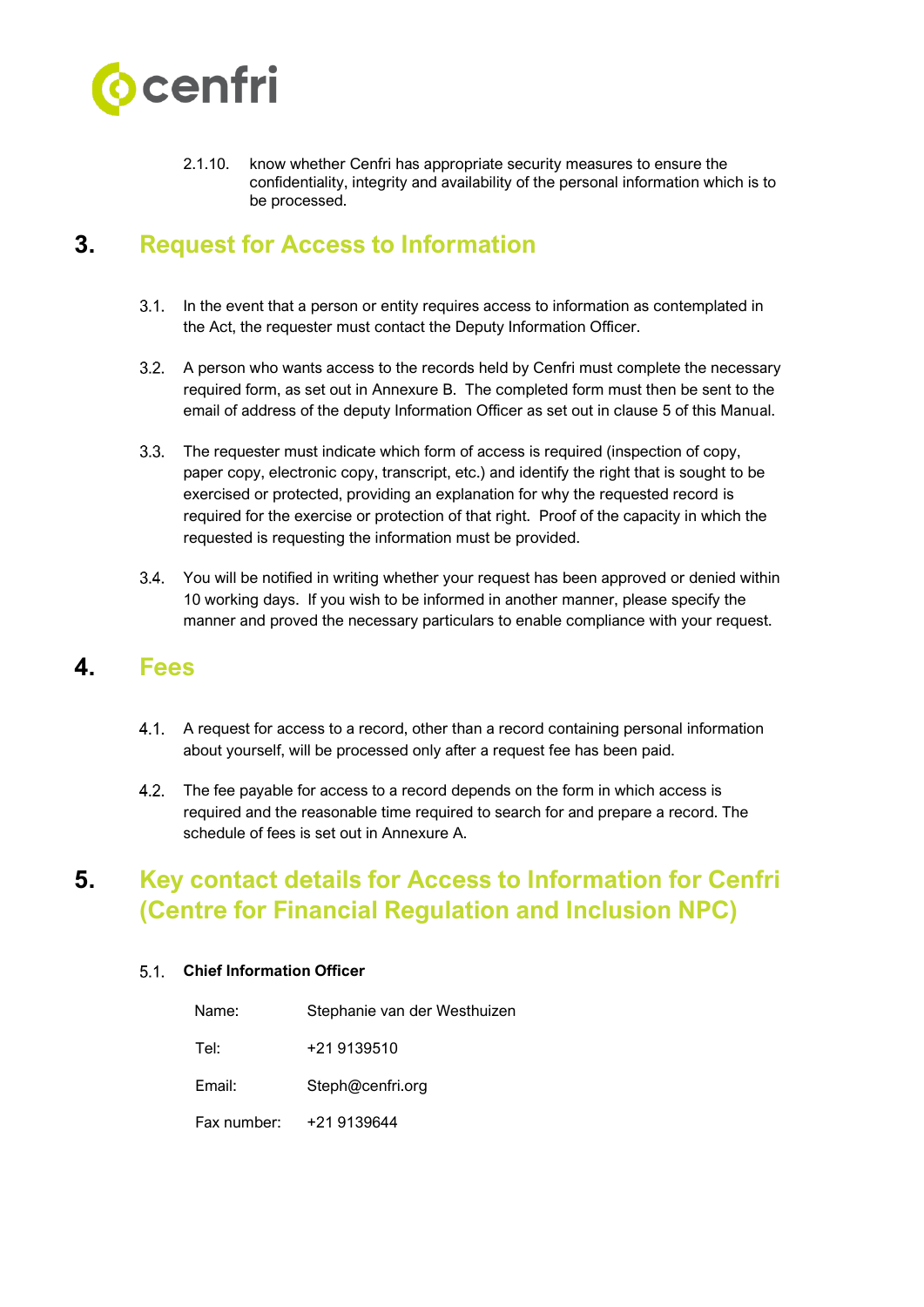

#### **Deputy Information Officer**

| Name:  | Tessa Kock              |
|--------|-------------------------|
| Tel:   | +21 9139510             |
| Email: | Tessa@cenfri.org        |
|        | Fax Number: +21 9139644 |

#### **Access to information general contacts**

Email: info@cenfri.org

#### 5.4. **Head Office**

| Postal Address:          | P O Box 5966, Tygervalley, 7535                                                                              |
|--------------------------|--------------------------------------------------------------------------------------------------------------|
| <b>Physical Address:</b> | Building A, Farm 1, Vineyard Office Park, 99 Jip de Jager<br>Drive, Bellville, 7530, Cape Town, South Africa |
| Telephone:               | 021 9139510                                                                                                  |
| Email:                   | info@cenfri.org                                                                                              |
| Website:                 | www.cenfri.org                                                                                               |

## <span id="page-4-0"></span>**6. Guide on how to use PAIA and how to obtain access to the Guide**

- The Regulator has, in terms of section 10(1) of PAIA, as amended, updated and made available the revised Guide on how to use PAIA ("Guide"), in an easily comprehensible form and manner, as may reasonably be required by a person who wishes to exercise any right contemplated in PAIA and POPIA.
- The Guide is available in each of the official languages and in braille.
- 6.3. The aforesaid Guide contains the description of-
	- 6.3.1. the objects of PAIA and POPIA;
	- 6.3.2. the postal and street address, phone and fax number and, if available, electronic mail address of-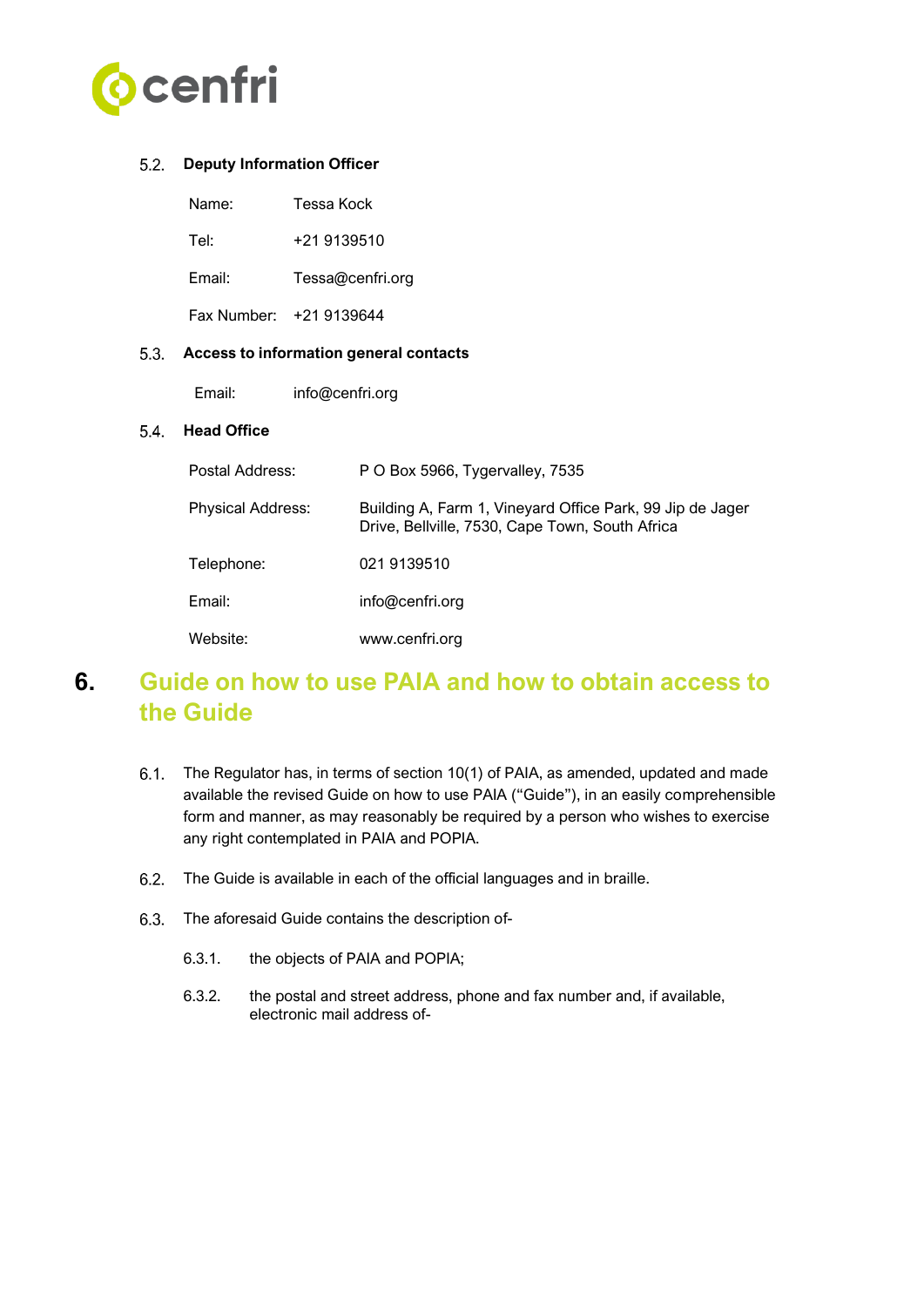

- 6.3.2.1. the Information Officer of every public body, and
- 6.3.2.2. every Deputy Information Officer of every public and private body designated in terms of section 17(1) of PAIA and section 56 of POPIA;
- 6.3.3. the manner and form of a request for-
	- 6.3.3.1. access to a record of a public body contemplated in section 11; and
	- 6.3.3.2. access to a record of a private body contemplated in section 50;
- 6.3.4. the assistance available from the IO of a public body in terms of PAIA and POPIA;
- 6.3.5. the assistance available from the Regulator in terms of PAIA and POPIA;
- 6.3.6. all remedies in law available regarding an act or failure to act in respect of a right or duty conferred or imposed by PAIA and POPIA, including the manner of lodging-
	- 6.3.6.1. an internal appeal;
	- 6.3.6.2. a complaint to the Regulator; and
	- 6.3.6.3. an application with a court against a decision by the information officer of a public body, a decision on internal appeal or a decision by the Regulator or a decision of the head of a private body;
- 6.3.7. the provisions of sections 14 and 51 requiring a public body and private body, respectively, to compile a manual, and how to obtain access to a manual;
- 6.3.8. the provisions of sections 15 and 52 providing for the voluntary disclosure of categories of records by a public body and private body, respectively;
- 6.3.9. the notices issued in terms of sections 22 and 54 regarding fees to be paid in relation to requests for access; and
- 6.3.10. the regulations made in terms of section 92.
- $6.4.$ Members of the public can inspect or make copies of the Guide from the offices of the public and private bodies, including the office of the Regulator, during normal working hours.
- 6.5. The Guide can also be obtained-
	- 6.5.1. upon request to the Information Officer;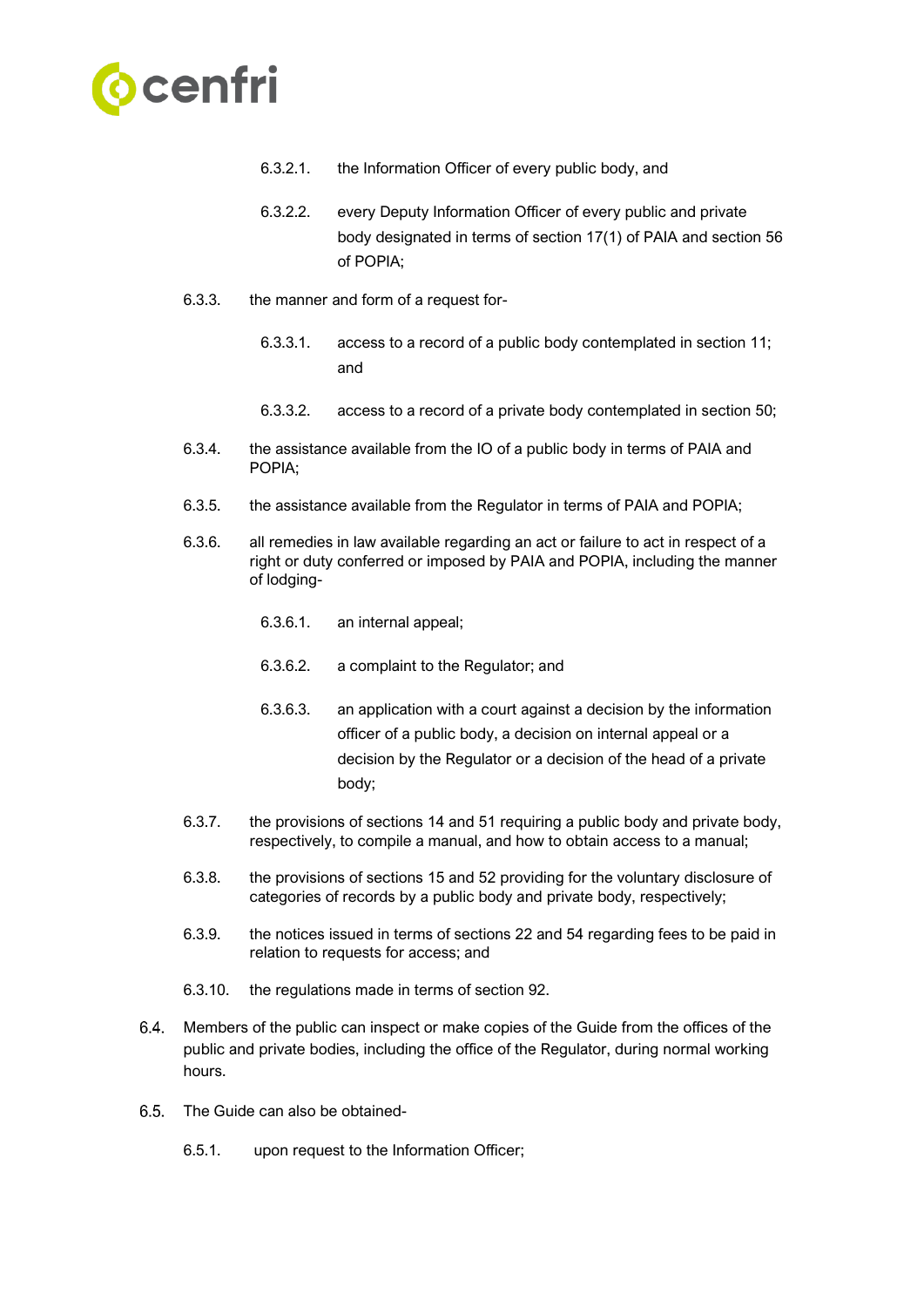

- 6.5.2. from the website of the Regulator (https://www.justice.gov.za/inforeg/).
- $6.6.$ A copy of the Guide is also available in the following two official languages, for public inspection during normal office hours-
	- 6.6.1. English
	- 6.6.2. isiXhosa

# <span id="page-6-0"></span>**7. Categories of records of Cenfri which are available without a person having to Request Access.**

 $7.1$ . On a regular basis, Cenfri makes available to the public certain information on its functions and activities. This information will continue to be available without having to make a formal request under the Act. Information is also available on Cenfri's website: www.cenfri.org. Cenfri reserves the right to charge a fee in terms of the Act for requests pertaining to information that falls outside of this scope.

# <span id="page-6-1"></span>**8. List of the records which Cenfri hold that are available in accordance with any other legislation.**

- $8.1.$ The following pieces of legislation require that Cenfri hold certain personal records as prescribed. The fact that we list a record type here does not necessarily mean that we will disclose such records, and all access is subject to the evaluation processes outlined herein, which will be exercised in accordance with the requirements of the Act.
	- 8.1.1. Empowerment Act, No 53 of 2003
	- 8.1.2. Companies Act, No 71 of 2008
	- 8.1.3. Compensation for Occupational Injuries and Diseases Act, No 130 of 1993
	- 8.1.4. Constitution of the Republic of South Africa Act, No 108 of 1996
	- 8.1.5. Consumer Protection Act, No 68 of 2008 3
	- 8.1.6. Employment Equity Act, No 55 of 1998
	- 8.1.7. Income Tax Act, No 58 of 1962
	- 8.1.8. Labour Relations Act, No 66 of 1995
	- 8.1.9. Occupational Health and Safety Act, No 85 of 1993
	- 8.1.10. Promotion of Access to Information Act, No 2 of 2000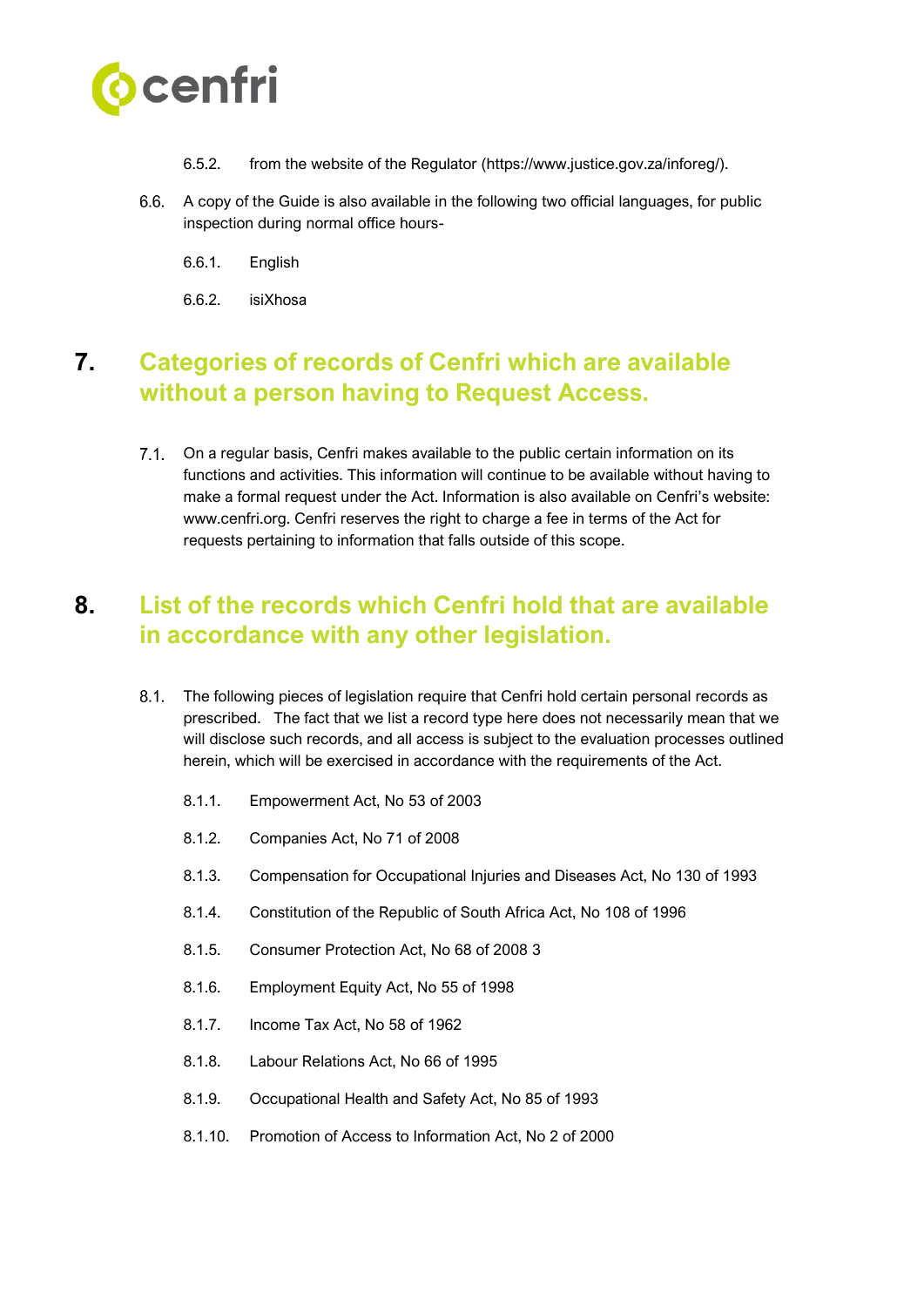

- 8.1.11. Promotion of Equality & Prevention of Unfair Discrimination Amendment Act, No 52 of 2002
- 8.1.12. Protection of Personal Information Act, No 4 of 2013
- 8.1.13. Skills Development Act, No 97 of 1998
- 8.1.14. Skills Development Levy Act, No 9 of 1999
- <span id="page-7-0"></span>8.1.15. Unemployment Insurance Act, No 30 of 1966

### **9. Categories of records held by Cenfri.**

- $9.1.$ Cenfri holds the following types of records to manage our business and comply with our legal obligations:
	- 9.1.1. Client records to provide and bill for our services
	- 9.1.2. Human resources records to recruit employees, manage existing employees and pay their salaries.
	- 9.1.3. Business records to manage our business operations.
	- 9.1.4. Supplier records to manage our relationships with service providers and pay them for products and services.

## <span id="page-7-1"></span>**10. Processing of Personal Information**

- 10.1. During our activities, Cenfri will collect, store and process personal information and other confidential information about staff, customers, suppliers and other third parties, in electronic and other formats. We recognise the need to treat it in an appropriate and lawful manner, and we are committed to engaging with data appropriately.
- 10.2. We recognise that we operate globally, both in terms of the countries our work relates to and in terms of where our donors and stakeholders are domiciled, and we, therefore, need to take cognisance of international data protection standards and practices as they apply to the jurisdictions in which are active.
- 10.3. We recognise that for the purposes of data management we are responsible both for the actions of our staff and for third parties we contract to process data on our behalf.
- 10.4. We commit to educating our staff about our data privacy and security, including the fact that breaches of this policy may result in disciplinary action.
- 10.5. Description of the categories of Data Subjects and of the information or categories of information relating thereto.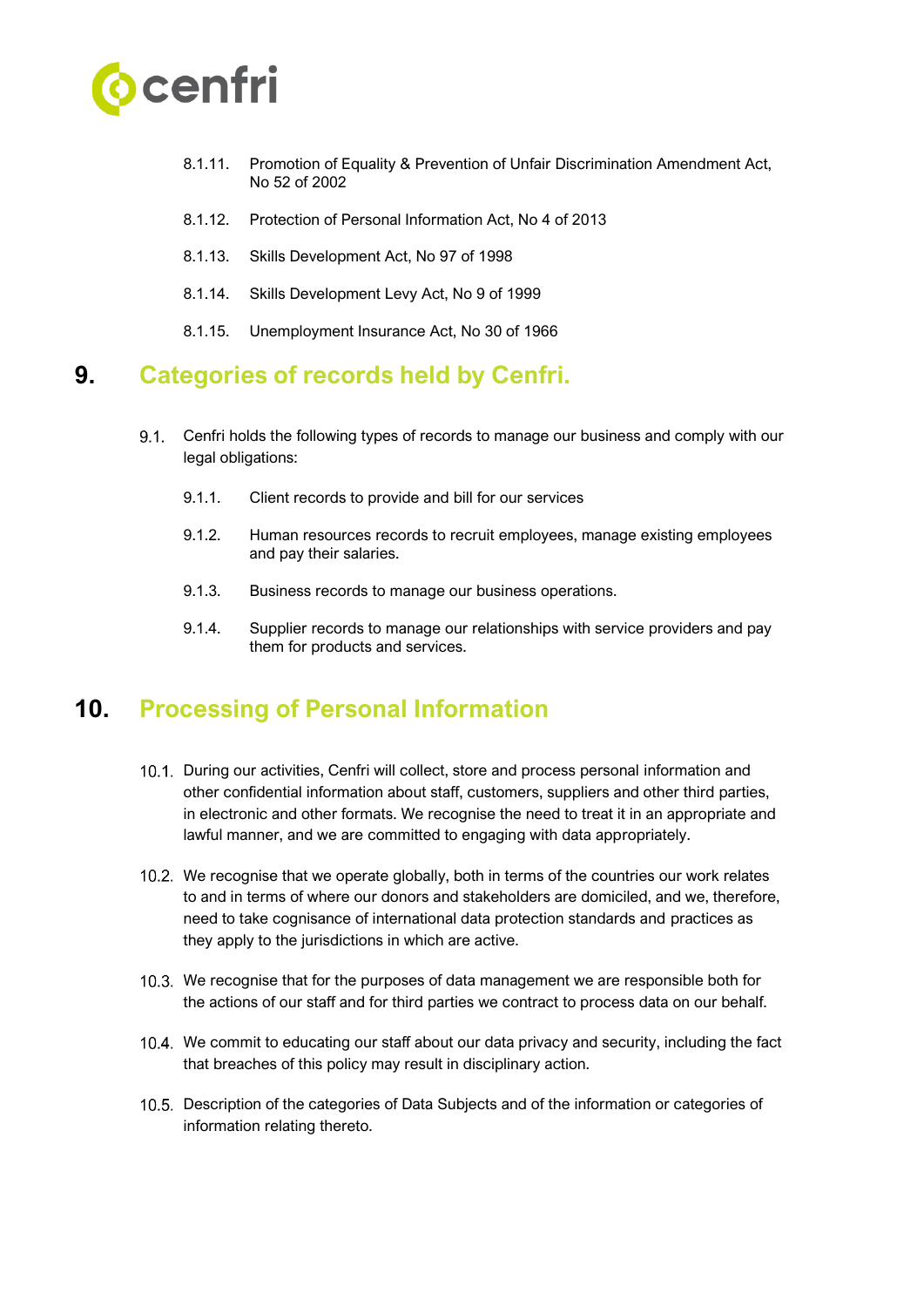

| <b>Categories of Data Subjects</b> | Personal Information that may be processed                                                                                                                                                                                                                                                                                                             |  |
|------------------------------------|--------------------------------------------------------------------------------------------------------------------------------------------------------------------------------------------------------------------------------------------------------------------------------------------------------------------------------------------------------|--|
| <b>Customers / Clients</b>         | Name, address, registration numbers or identity numbers,<br>employment status and bank details                                                                                                                                                                                                                                                         |  |
| <b>Service Providers</b>           | Names, registration number, vat numbers, address, trade secrets<br>and bank details                                                                                                                                                                                                                                                                    |  |
| Prospective employees              | Name, address, contact number, email address, ID or passport<br>number, qualifications, gender and race, income tax number,<br>personal references, record of criminal records, record of credit<br>blacklisting, Psychometric test results                                                                                                            |  |
| <b>Current Employees</b>           | Name, address, contact number, email address, ID or passport<br>number, next of kin details, qualifications, gender and race,<br>income tax number and tax payments, personal references,<br>record of criminal records, record of credit blacklisting,<br>Psychometric test results, Contract of employment, performance<br>assessments, Payroll data |  |
| Former employees                   | Name, address, contact number, email address, ID or passport<br>number, next of kin details, qualifications, gender and race,<br>income tax number and tax payments, personal references,<br>record of criminal records, record of credit blacklisting,<br>Psychometric test results, Contract of employment, performance<br>assessments, Payroll data |  |

10.6. The recipients or categories of recipients to whom the personal information may be supplied

| <b>Category of personal information</b>                                                | <b>Recipients or Categories of Recipients to whom</b><br>the personal information may be supplied |
|----------------------------------------------------------------------------------------|---------------------------------------------------------------------------------------------------|
| Identity number and names, for criminal checks                                         | South African Police Services                                                                     |
| Qualifications, for qualification verifications                                        | South African Qualifications Authority                                                            |
| Credit and payment history, for credit<br>information                                  | Credit Bureaus                                                                                    |
| Name, ID/Passport no, police clearance<br>certificates, qualifications, credit history | Applicable government departments for the<br>purposes of work permit applications.                |
| Tax number                                                                             | Applicable tax authorities.                                                                       |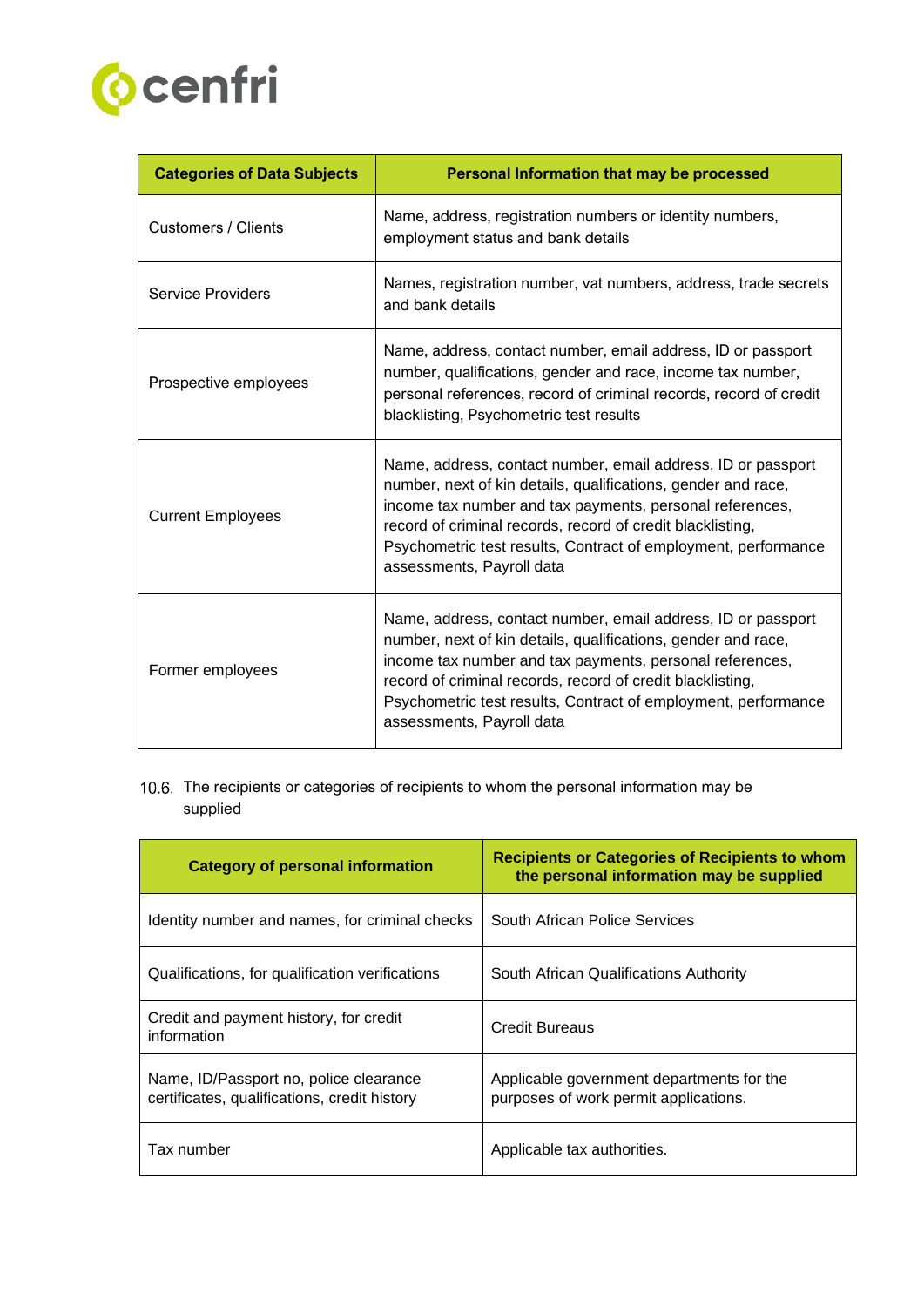

- 10.7. General description of Information Security Measures to be implemented by the responsible party to ensure the confidentiality, integrity, and availability of the information
	- 10.7.1. Cenfri will take all technical and organizational measures and physical measures to prevent the unauthorized or unlawful processing of personal data or/and accidental loss or destruction of data. Cenfri has security infrastructure services in place such as Firewall authentication (Access policies; Reporting; Azure AD; certificates; Sophos antivirus and Mimecast for email security. All the data is backup to the Cloud which is stored in South Africa.

# <span id="page-9-0"></span>**11. Updating of the Manual**

11.1. Steph van der Westhuizen, Cenfri's Chief Operating Officer, will update this manual as and when required.

**Issued by:**

**Steph van der Westhuizen**

\_\_\_\_\_\_\_\_\_\_\_\_\_\_\_\_\_\_\_\_\_\_\_\_\_\_\_\_\_\_\_\_\_\_\_\_\_\_\_\_\_\_\_\_\_\_\_\_\_\_

Chief Operating Officer 09 December 2021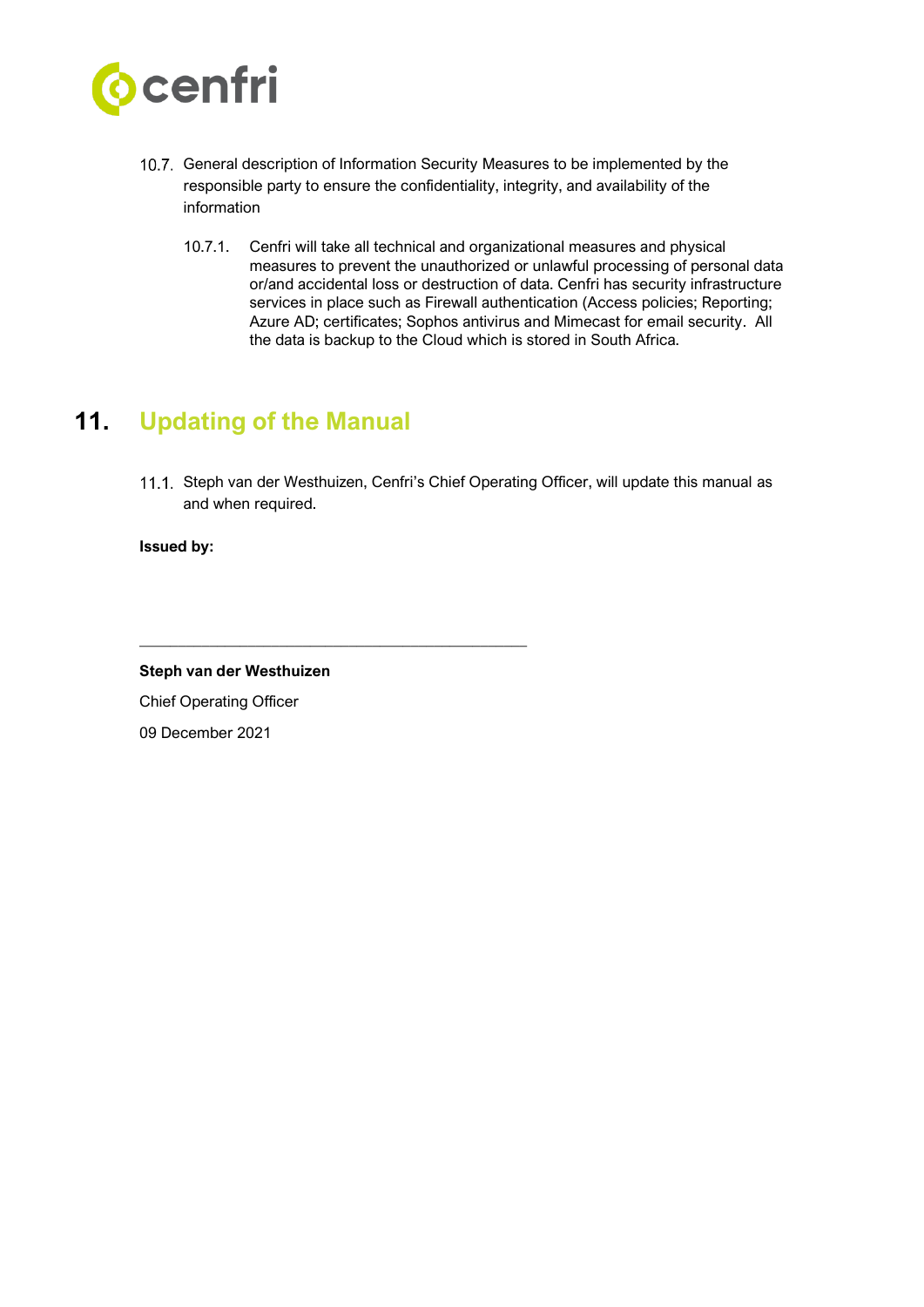

# <span id="page-10-0"></span>**12. ANNEXURE A**

|     | <b>Description</b>                                                                                                                                                                                            | <b>Amount</b>                                                           |
|-----|---------------------------------------------------------------------------------------------------------------------------------------------------------------------------------------------------------------|-------------------------------------------------------------------------|
| 1.  | The request fee payable by every requester                                                                                                                                                                    | R <sub>140</sub>                                                        |
| 2.  | Photocopy/printed black & white copy of A4-<br>size page                                                                                                                                                      | R2.00 per pager or part thereof                                         |
| 3.  | Printed copy of A4-size page                                                                                                                                                                                  | R2.00 per page or part thereof                                          |
| 4.  | For a copy in a computer-readable form on:<br>(i) Flash drive (to be provided by requestor)<br>(ii) Compact disc<br>• If provided by requestor<br>• If provided to the requestor                              | R40.00<br>R40.00<br>R60.00                                              |
| 5.  | For a transcription of visual images per A4-<br>size page                                                                                                                                                     | Service to be outsourced. Will<br>depend on quotation from Service      |
| 6.  | Copy of visual images                                                                                                                                                                                         | provider                                                                |
| 7.  | Transcription of an audio record, per A4-size<br>page                                                                                                                                                         | R24.00                                                                  |
| 8.  | Copy of an audio record on:<br>(i) Flash drive (to be provided by requestor)<br>(ii) Compact disc<br>• If provided by requestor<br>• If provided to the requestor<br>To search for and prepare the record for | R40.00<br>R40.00<br>R60.00                                              |
| 9.  | To search and prepare the record for<br>disclosure for each hour or part of an hour,<br>excluding the first hour, reasonably required<br>for such search and preparation.<br>To not exceed a total cost of    | R435.00                                                                 |
| 10. | Deposit: If search exceeds 6 hours                                                                                                                                                                            | One third of amount per request<br>calculated in terms of items 2 to 8. |
| 11. | Postage, e-mail or any other electronic<br>transfer                                                                                                                                                           | Actual expense, if any.".                                               |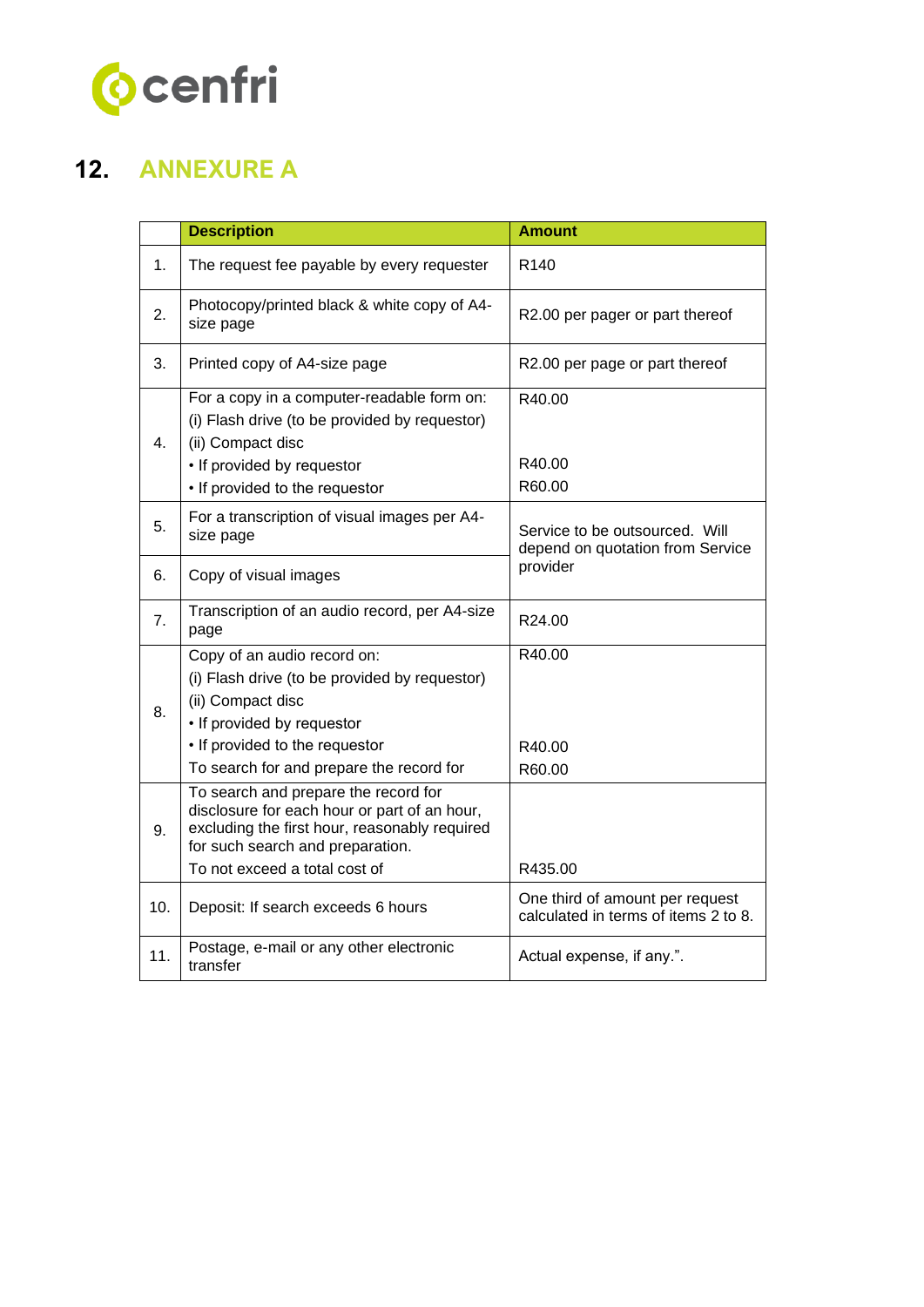

# <span id="page-11-0"></span>**13. ANNEXURE B**

.

REQUEST FOR ACCESS TO RECORD OF CENFRI (Section 53(1) of the Promotion of Access to Information Act, 2000 (Act No. 2 of 2000))

#### **Particulars of Cenfri (Centre for Financial Regulation and Inclusion)**

Physical address:

Building A, Farm 1, Vineyard Office Park, 99 Jip de Jager Drive, Bellville, Cape Town, 7530

Postal address: P O Box 5966 **Tygervalley** 7535 Telephone: 27 21 913 9510 Email: info@cenfri.org Information Officer: Steph van der Westhuizen (Chief Operating Officer) Deputy Information: Officer: Tessa Kock (Operational Support Manager)

#### **Particulars of person requesting access to the record**

- The particulars of the person who requests access to the record must be given below.
- The address/email and/or fax number in the Republic to which the information is to be sent must be given.
- Proof of the capacity in which the request is made, if applicable must be attached.

| Full names and surname: |  |
|-------------------------|--|
| Identity number:        |  |
| Postal address:         |  |
| Telephone number:       |  |
| Fax number              |  |
| E-mail address:         |  |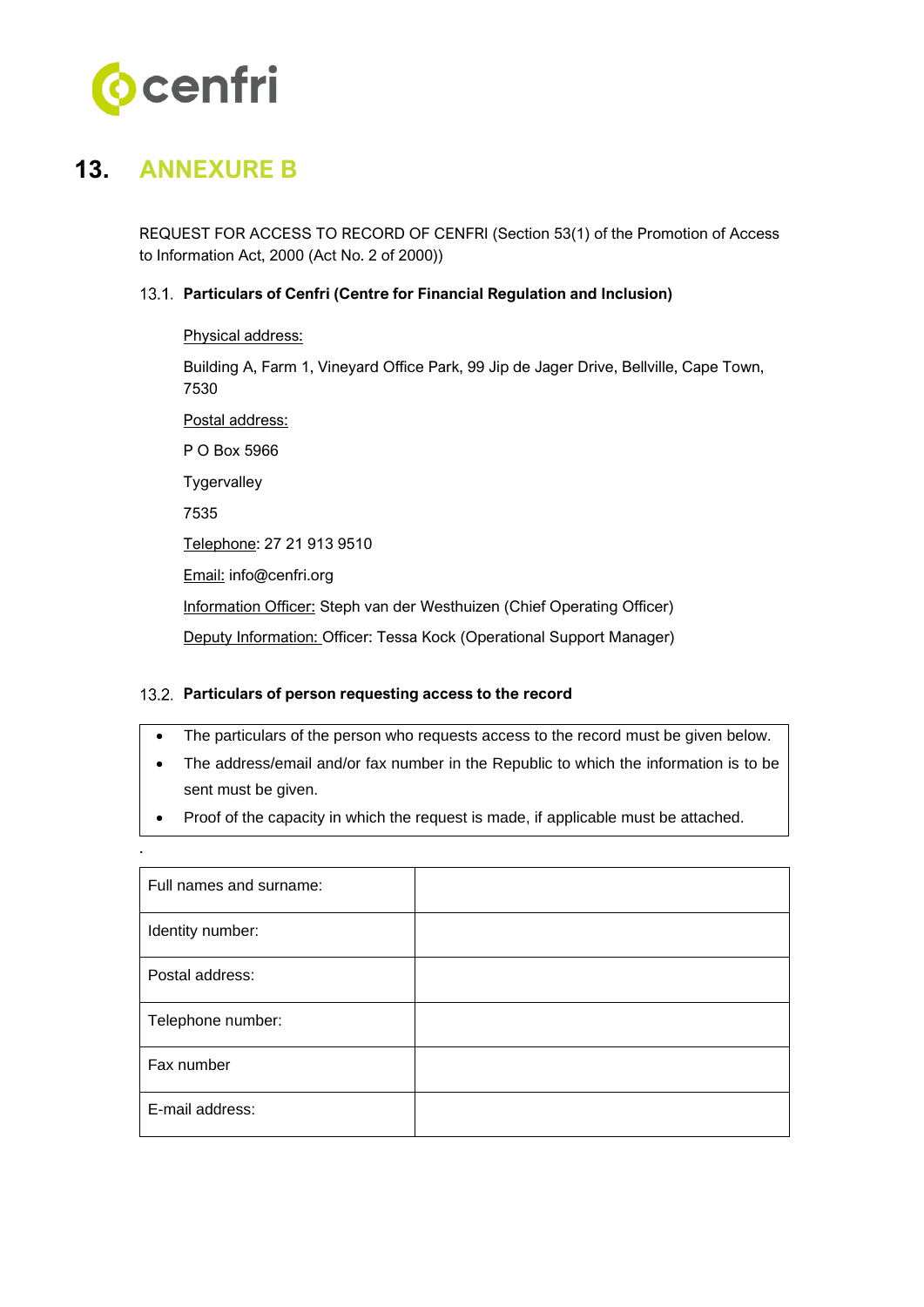

| Capacity in which request is made, |  |
|------------------------------------|--|
| when made on behalf of another     |  |
| person:                            |  |

#### **Particulars of person on whose behalf the request is made**

This section must be completed ONLY if a request for information is made on behalf of another person.

| l Full names and surname: |  |
|---------------------------|--|
| Identity number:          |  |

#### **Particulars of record**

- Provide full particulars of the record to which access is requested, including the reference number if that is known to you, to enable the record to be located.
- It the provided space is inadequate, please continue on a separate folio and attach it to this form. The requester must sign all the additional folios.

\_\_\_\_\_\_\_\_\_\_\_\_\_\_\_\_\_\_\_\_\_\_\_\_\_\_\_\_\_\_\_\_\_\_\_\_\_\_\_\_\_\_\_\_\_\_\_\_\_\_\_\_\_\_\_\_\_\_\_\_\_\_\_\_\_\_\_\_

\_\_\_\_\_\_\_\_\_\_\_\_\_\_\_\_\_\_\_\_\_\_\_\_\_\_\_\_\_\_\_\_\_\_\_\_\_\_\_\_\_\_\_\_\_\_\_\_\_\_\_\_\_\_\_\_\_\_\_\_\_\_\_\_\_\_\_\_

\_\_\_\_\_\_\_\_\_\_\_\_\_\_\_\_\_\_\_\_\_\_\_\_\_\_\_\_\_\_\_\_\_\_\_\_\_\_\_\_\_\_\_\_\_\_\_\_\_\_\_\_\_\_\_\_\_\_\_\_\_\_\_\_\_\_\_\_

\_\_\_\_\_\_\_\_\_\_\_\_\_\_\_\_\_\_\_\_\_\_\_\_\_\_\_\_\_\_\_\_\_\_\_\_\_\_\_\_\_\_\_\_\_\_\_\_\_\_\_\_\_\_\_\_\_\_\_\_\_\_\_\_\_\_\_\_

\_\_\_\_\_\_\_\_\_\_\_\_\_\_\_\_\_\_\_\_\_\_\_\_\_\_\_\_\_\_\_\_\_\_\_\_\_\_\_\_\_\_\_\_\_\_\_\_\_\_\_\_\_\_\_\_\_\_\_\_\_\_\_\_\_\_\_\_

\_\_\_\_\_\_\_\_\_\_\_\_\_\_\_\_\_\_\_\_\_\_\_\_\_\_\_\_\_\_\_\_\_\_\_\_\_\_\_\_\_\_\_\_\_\_\_\_\_\_\_\_\_\_\_\_\_\_\_\_\_\_\_\_\_\_\_\_

\_\_\_\_\_\_\_\_\_\_\_\_\_\_\_\_\_\_\_\_\_\_\_\_\_\_\_\_\_\_\_\_\_\_\_\_\_\_\_\_\_\_\_\_\_\_\_\_\_\_\_\_\_\_\_\_\_\_\_\_\_\_\_\_\_

#### **13.4.1. Description of record or relevant part of the record:**

**13.4.2. Reference number if available:**

#### **13.4.3. Any further particulars of record:**

13.5. If you are prevented by a disability to read, view or listen to the record in the form of access provided for in 1 to 4 below, state your disability and indicate in which form the record is required.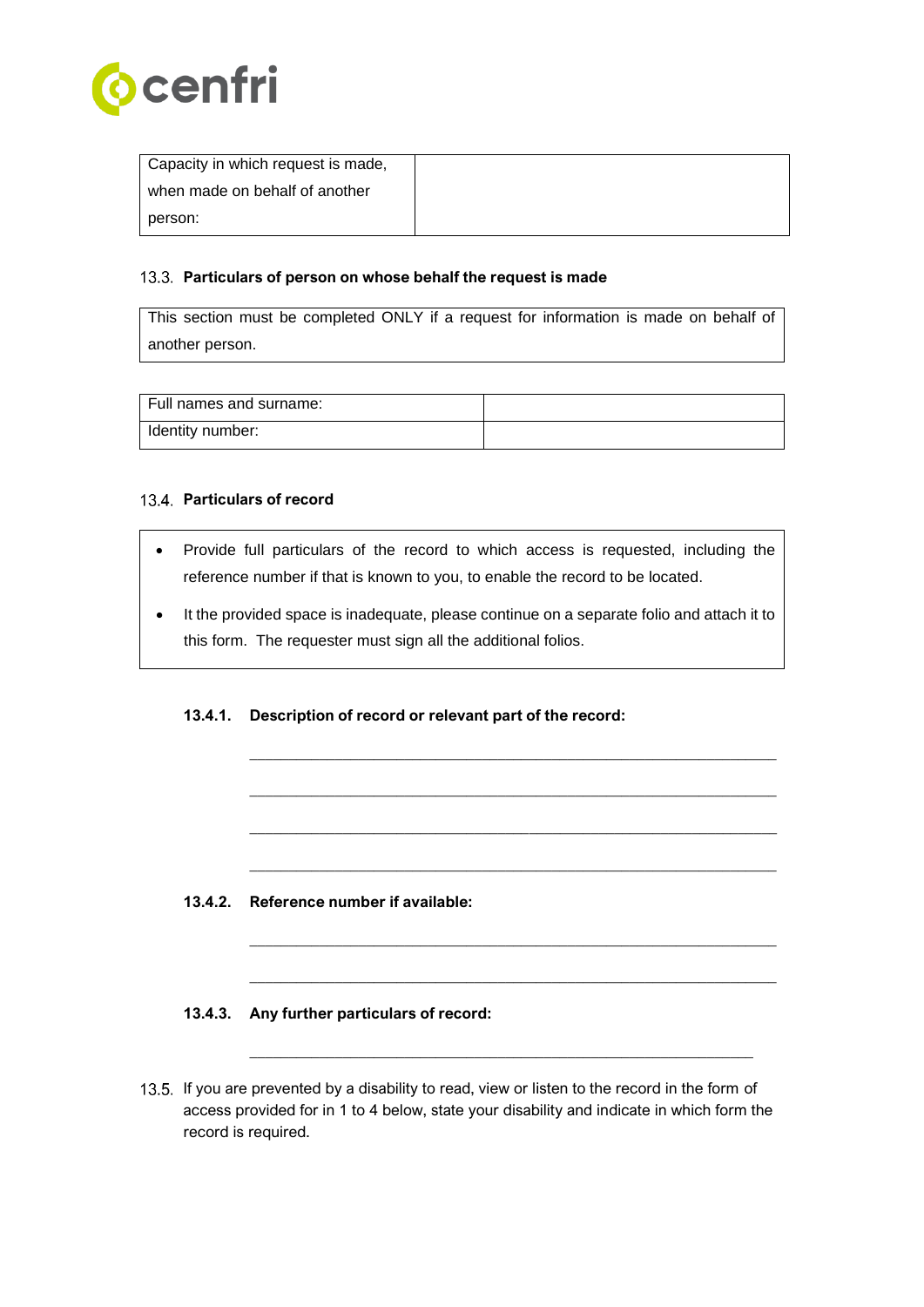

| usabılıtv | `-orm in which⊹ |                    |
|-----------|-----------------|--------------------|
|           |                 | record is required |

Note:

- Compliance with your request for access in the specified form may depend on the form in which the record is available.
- Access in the form requested may be refused in certain circumstances. In such a case you will be informed if access will be granted in another form.
- The fee payable for access to the record, if any, will be determined partly by the form in which access is requested.

#### **Mark the appropriate box with an X**

|                                                                                                                                              | 1. If the record is in written or printed form: |                                                                  |                                                   |  |
|----------------------------------------------------------------------------------------------------------------------------------------------|-------------------------------------------------|------------------------------------------------------------------|---------------------------------------------------|--|
|                                                                                                                                              | Copy of record *                                | Inspection of record                                             |                                                   |  |
| If record consists of visual images (this includes photographs, slides, video recordings,<br>2.<br>computer-generated images, sketches, etc) |                                                 |                                                                  |                                                   |  |
|                                                                                                                                              | View images                                     | Copy of the images*                                              | Transcription of the images *                     |  |
| If record consists of recorded words or information which can be reproduced in sound:<br>3.                                                  |                                                 |                                                                  |                                                   |  |
|                                                                                                                                              | Listen to the<br>soundtrack<br>(Audio cassette) | Transcription of<br>soundtrack* (written or<br>printed document) |                                                   |  |
| If record is held on computer or in an electronic or machine-readable form:<br>4.                                                            |                                                 |                                                                  |                                                   |  |
|                                                                                                                                              | Printed copy of<br>record*                      | Printed copy of<br>information derived<br>from the record*       | Copy in computer readable form*<br>(memory stick) |  |

"\*" If you requested a copy or transcription of a record (above), do you wish the copy or transcription to be posted to you? Postage is payable **Yes No**

#### **Particulars of right to be exercised or protected**

If the provided space is inadequate, please continue on a separate folio and attach it to this form. The requester must sign all the additional folios.

\_\_\_\_\_\_\_\_\_\_\_\_\_\_\_\_\_\_\_\_\_\_\_\_\_\_\_\_\_\_\_\_\_\_\_\_\_\_\_\_\_\_\_\_\_\_\_\_\_\_\_\_\_\_\_\_\_\_\_\_\_\_\_\_\_\_\_\_

\_\_\_\_\_\_\_\_\_\_\_\_\_\_\_\_\_\_\_\_\_\_\_\_\_\_\_\_\_\_\_\_\_\_\_\_\_\_\_\_\_\_\_\_\_\_\_\_\_\_\_\_\_\_\_\_\_\_\_\_\_\_\_\_\_\_\_\_

#### **13.6.1. Indicate which right is to be exercised or protected:**